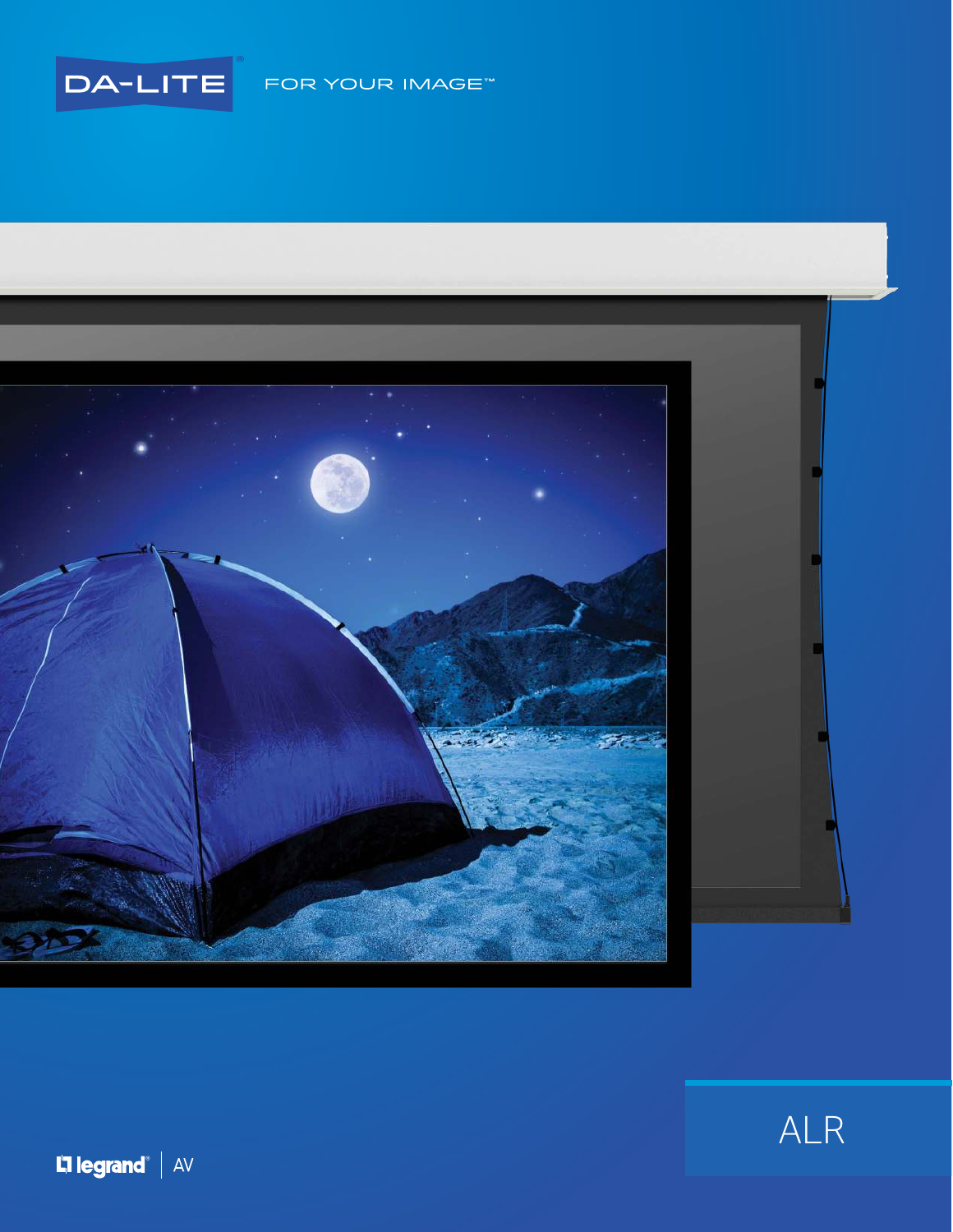# $\mathsf{ALR}\;$  Premium Ambient Light Rejecting Technology

**ST** 

For environments with uncontrolled ambient light, there's no better solution than Da-Lite's ALR lineup. Our industry leading surfaces are designed to achieve optimal ambient light rejection. The result is a bright, crisp image without glare – no matter how much light is in the room.



## ALR in action Here's what ALR can do for you



Side by side illustration of Ambient Light Rejection surfaces; True Optical ALR screens reject the highest percentage of ambient light, providing the best image contrast, color saturation and dynamic range.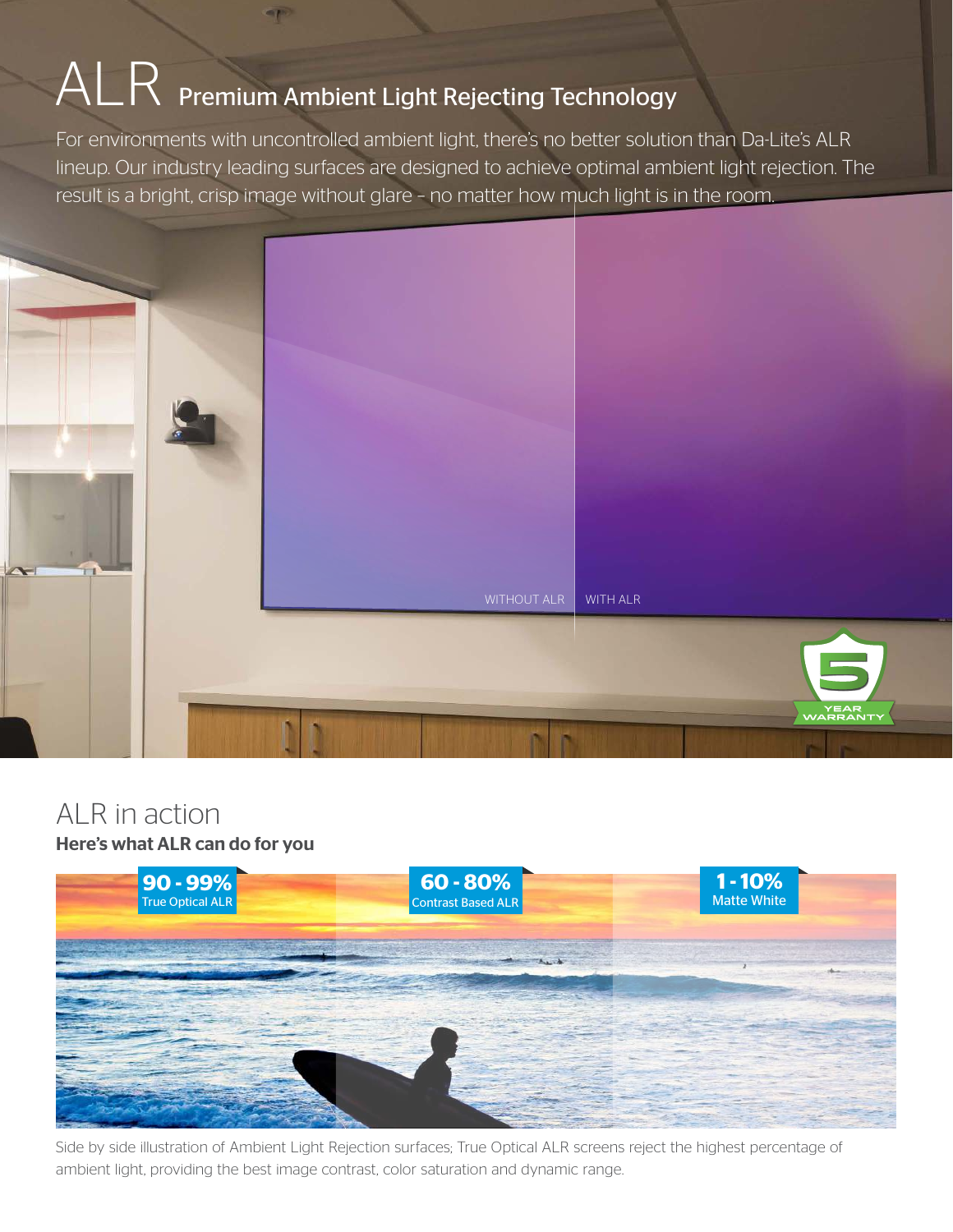# Screen Surfaces

#### Parallax Pure 0.8

#### Gain: 0.8 | Horizontal Half Angle: 85º

For standard throw projectors (1.5:1 throw or greater)

- 17º vertical half angle
- Less than 2% color shift
- Available in sizes up to 120" diagonal
- Laser projection recommended

#### Parallax Pure 2.3

#### Gain: 2.3 | Horizontal Half Angle: 23º

For standard throw projectors (1.8:1 throw or greater)

- 15º vertical half angle
- Less than 2% color shift
- Available in sizes up to 120" diagonal
- Laser projection suitable
- For lower output projectors

# ALR Fixed Frame Screens



#### Standard Frame

- Available with all ALR surfaces
- Ships ready to assemble for easy installation
- Pro-Trim® finish to absorb light surrounding the viewing area
- Easy to assemble frame

*See Cinema Contour and Parallax spec sheets for sizing information.* 



- Available with all ALR surfaces
- Ships ready to assemble for easy installation
- Pro-Trim® finish to absorb light surrounding the viewing area
- Easy to assemble frame



#### Parallax Pure UST 0.45

#### Gain: 0.45 | Horizontal Half Angle: 80º

For ultra short throw projectors (0.4:1 throw or less) **96% ALR 6.4.1 throw or less) 195% ALR** 

- 55º vertical half angle
- Less than 2% color shift
- Available in sizes up to 120" diagonal
- Laser projection recommended

#### Parallax Stratos 1.0

#### Gain: 1.0 | Horizontal Half Angle: 30º

For standard throw projectors

- 30º vertical half angle
- Less than 2% color shift
- Available in sizes up to 16' high seamless
- Laser projection suitable





#### Thin Frame

- Available with all Parallax® Pure surfaces
- Thin bezel aluminum frame
- 1" depth
- Ships fully assembled

*See Parallax Thin spec sheets for sizing information.*

| <b>5-YEAR WARRANTY</b> |  |
|------------------------|--|
|                        |  |

#### Cinema Contour**®** Lace and Grommet

- Available with all ALR surfaces
- Ships ready to assemble for easy installation
- Pro-Trim® finish to absorb light surrounding the viewing area
- Easy to assemble frame